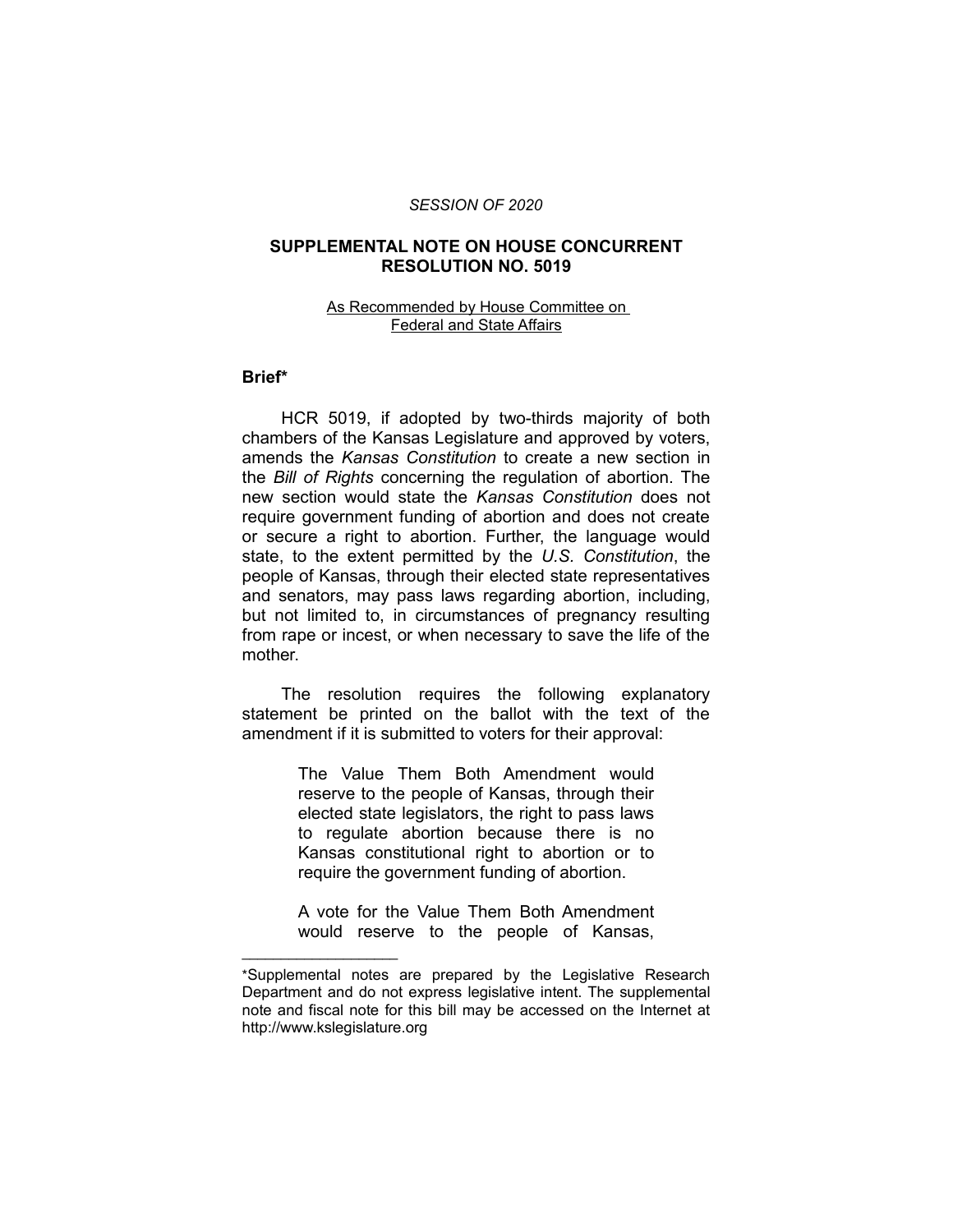through their elected state legislators, the right to pass laws to regulate abortion because there is no Kansas constitutional right to abortion or to require the government funding of abortion.

A vote against the Value Them Both Amendment would make no changes to the constitution of the state of Kansas and could prevent the people, through their elected state legislators, from regulating abortion in many circumstances. It would leave in place the newly discovered right to abortion first recognized in 2019.

If approved by two-thirds of the Legislature, the text of the resolution and the yea and nay votes of both the Kansas House of Representatives and the Kansas Senate would be published in the journals of the respective chambers.

The resolution requires the proposed constitutional amendment be submitted to voters at the primary election in August 2020, unless a special election is called at a sooner date by concurrent resolution of the Legislature.

# **Background**

The resolution was introduced by the House Committee on Federal and State Affairs at the request of Representative Barker. The Senate Committee on Judiciary introduced an identical concurrent resolution, SCR 1613, at the request of Senator Wilborn.

### *2019 Kansas Supreme Court Decision*

The proposed constitutional amendment was introduced after the Kansas Supreme Court's decision in *Hodes & Nauser, MDs, P.A. v. Schmidt*, 309 Kan. 610 (2019), which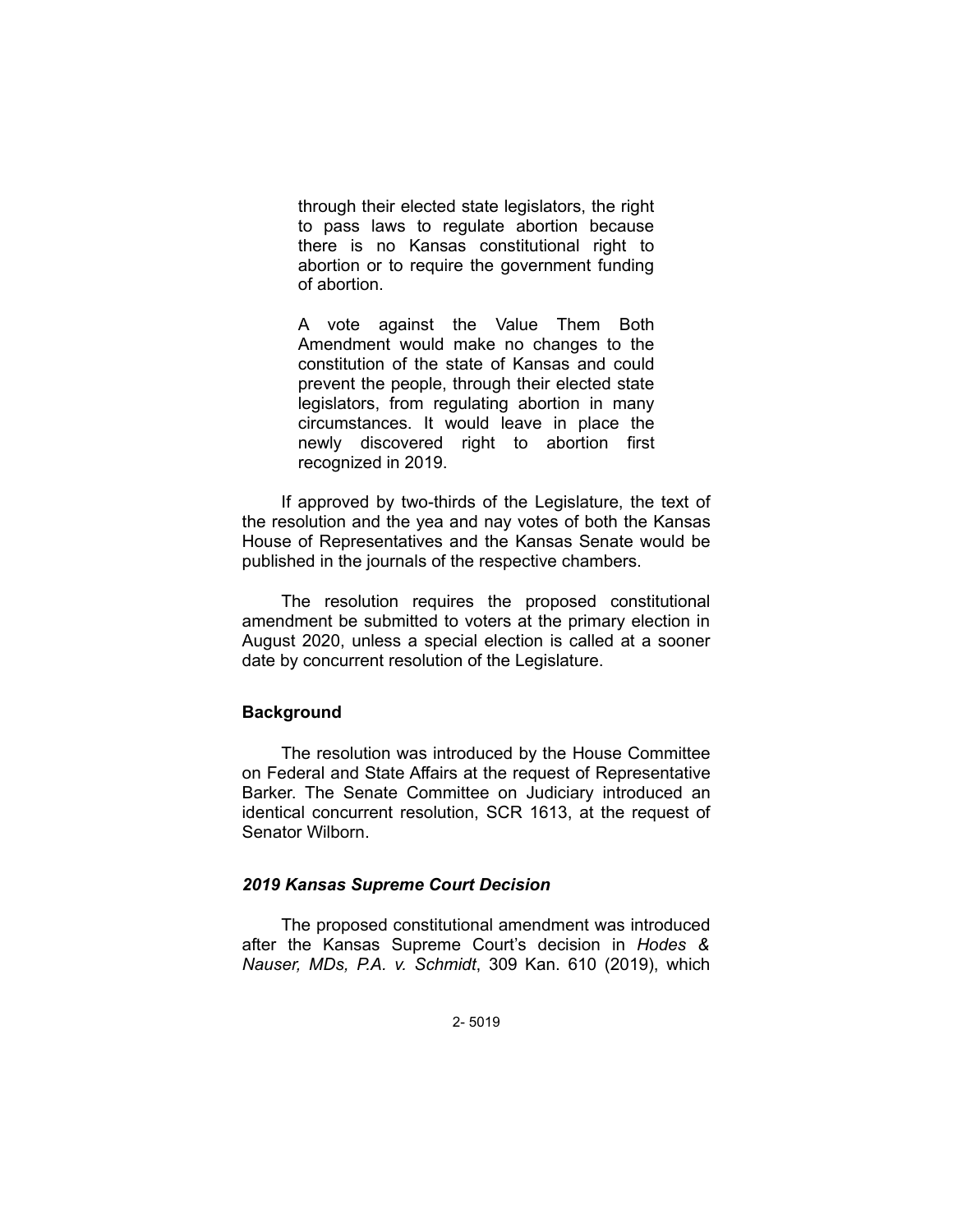was handed down in April 2019. In the decision, the Supreme Court concluded section 1 of the *Bill of Rights* of the *Kansas Constitution* protects judicially enforceable rights, including a right to personal autonomy that includes the right to decide whether to continue a pregnancy, and a strict scrutiny standard of review should be applied in determining whether a statute infringes on fundamental constitutional rights. The litigation was a challenge to 2015 SB 95, which was passed into law and prohibited dismemberment, or dilation and evacuation (D&E) method, abortions.

## *2019 Interim Committee Action*

The topic of the resolution was discussed at meetings of both the 2019 Special Committee on Federal and State Affairs and the 2019 Special Committee on Judiciary. Both Special Committees issued recommendations that voters be provided an opportunity to vote on an amendment concerning the language of the *Kansas Constitution* following the Kansas Supreme Court's decision in *Hodes & Nauser*.

#### *2020 Legislative Hearings*

The House Committee on Federal and State Affairs and the Senate Committee on Judiciary held a concurrent meeting on HCR 5019 and SCR 1613 on January 21, 2019. At that concurrent meeting, proponent testimony was provided by representatives of the Office of the Attorney General, Family Policy Alliance of Kansas, Kansas Catholic Conference, Kansans for Life, Liberty Alliance, and Professional Association. Two representatives of Project Rachel and Project Joseph, three medical doctors, and two private citizens also testified in support of the resolution.

Written-only proponent testimony was received from Washburn University College Republicans and Ichabods for Life; Pro-Life Medical Students of Kansas City, Kansas;